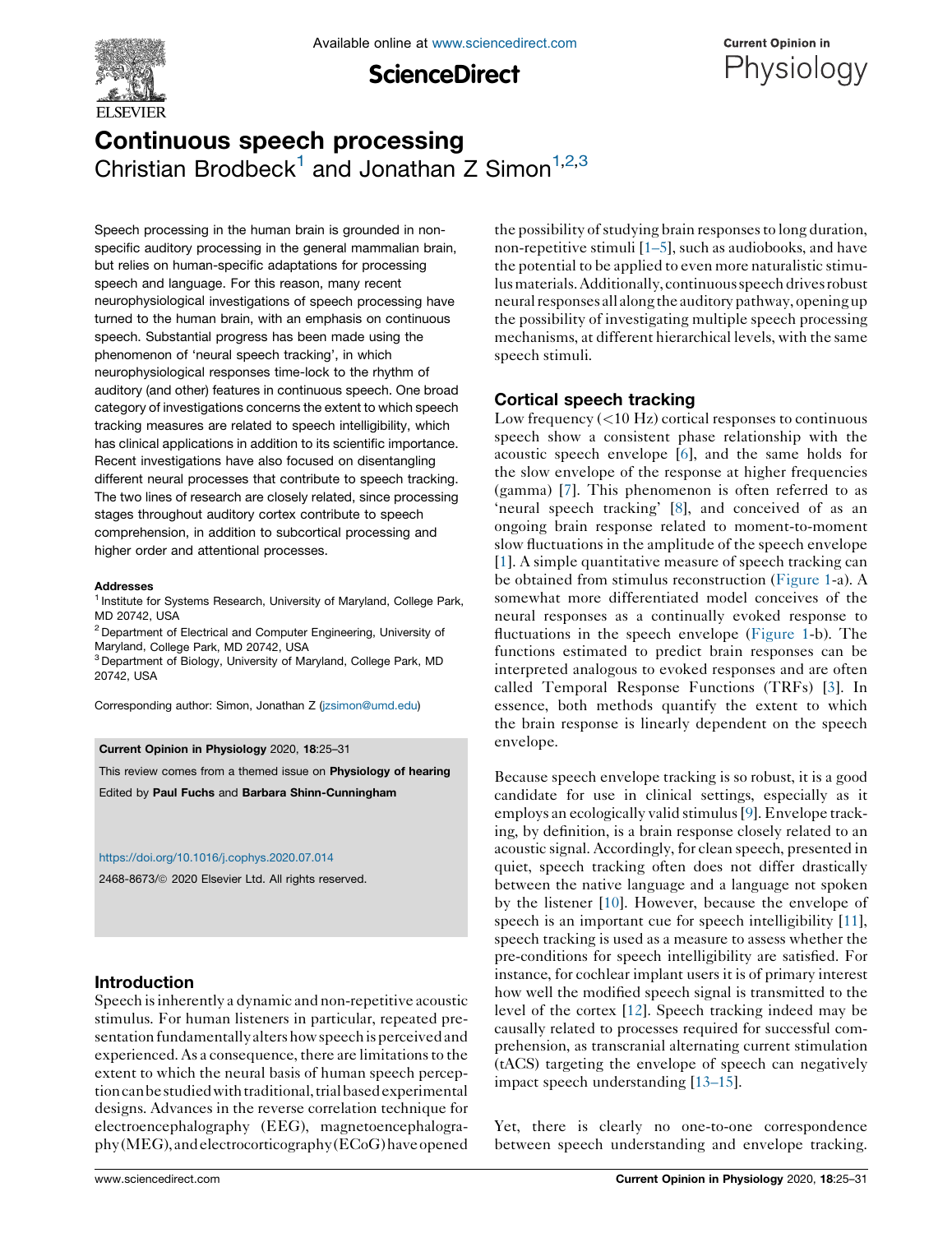<span id="page-1-0"></span>



Models for analyzing speech tracking. (a) Stimulus reconstruction (backward model): a decoder is trained to reconstruct the stimulus envelope from the neural response, and speech tracking is quantified by how well the reconstructed envelope matches the actual envelope. A typical decoder uses a linear combination of the neural responses in a window following the envelope by 0-500 ms. (b) Temporal response functions (TRFs) (forward model): a TRF is trained to predict the neural response from the speech envelope, and speech tracking is quantified by how well the predicted response matches the actual response. A typical TRF uses various delayed versions of the envelope from 0–500 ms. Responses originating from different brain areas are each characterized by their own TRF.

For instance, even though older adults frequently complain of speech comprehension difficulty, cortical envelope tracking actually increases with advancing age [\[16](#page-4-0),[17](#page-4-0)<sup>°</sup>,[18\]](#page-4-0). An early observation was that speech tracking strength may correspond more to the perceived speech than simply reflecting the bottom up acoustic input. In responses to two talkers, the attended talker is often tracked more reliably than the ignored talker [[19\]](#page-4-0), and this modulation is robust enough to allow for detecting changes in the focus of attention in relatively short segments of data [[20,21](#page-4-0)]. Here, envelope tracking thus measures how well the to-be attended speech is represented despite the fact that it is different from the actual acoustic input signal. Similarly, tracking even of clean speech is increased during periods in which attentional focus is high [\[22](#page-4-0)]. Such trial-by-trial variation in clean speech tracking has also been shown to reflect task performance, with better memory for words that occurred in sentences with higher speech tracking [\[23\]](#page-4-0).

This raises the possibility that envelope tracking may reflect a sort of cleaned-up and attended-to representation of the acoustic input, which might form the basis for comprehension. For speech presented with different kinds of background noise, increased tracking of the attended envelope is associated with better speech understanding even after controlling for the objective background noise level [[17](#page-4-0) ]. Consistent with a strong top-down influence, tracking of the attended speech can actually be higher for speech in noise than for clean

speech [\[24](#page-4-0)] and, for a well-known stimulus, tracking can even persist during short gaps in which the stimulus is replaced with pure noise [\[25](#page-4-0)]. In addition to this attentional enhancement, tracking of attended speech in noise differs qualitatively depending on whether the language is known to the listener [[10,26\]](#page-4-0), suggesting that speech tracking includes a language-specific component in addition to acoustic processing.

Envelope tracking thus likely reflects an interaction of the bottom-up input to the auditory cortex with resourcedependent, higher order processes. This is demonstrated by varying the amount of cognitive resources devoted to the speech [[27\]](#page-4-0): At high signal to noise ratios (SNRs), speech tracking is similar, whether participants attend to the speech, or whether they ignore it and watch a silent movie instead. At lower SNRs, however, when more attentional resources would be required to recover the speech signal, speech tracking decreases much more in the movie condition. When subjects were playing a video game, speech tracking was even lower, decreasing even for clean speech. This suggests that speech tracking even of clean speech has a resource-dependent component, with increasing demands for speech in noise.

# Components of speech tracking

The results summarized above suggest that, while the speech envelope is by definition an acoustic property of speech, considering speech tracking as a measure of basic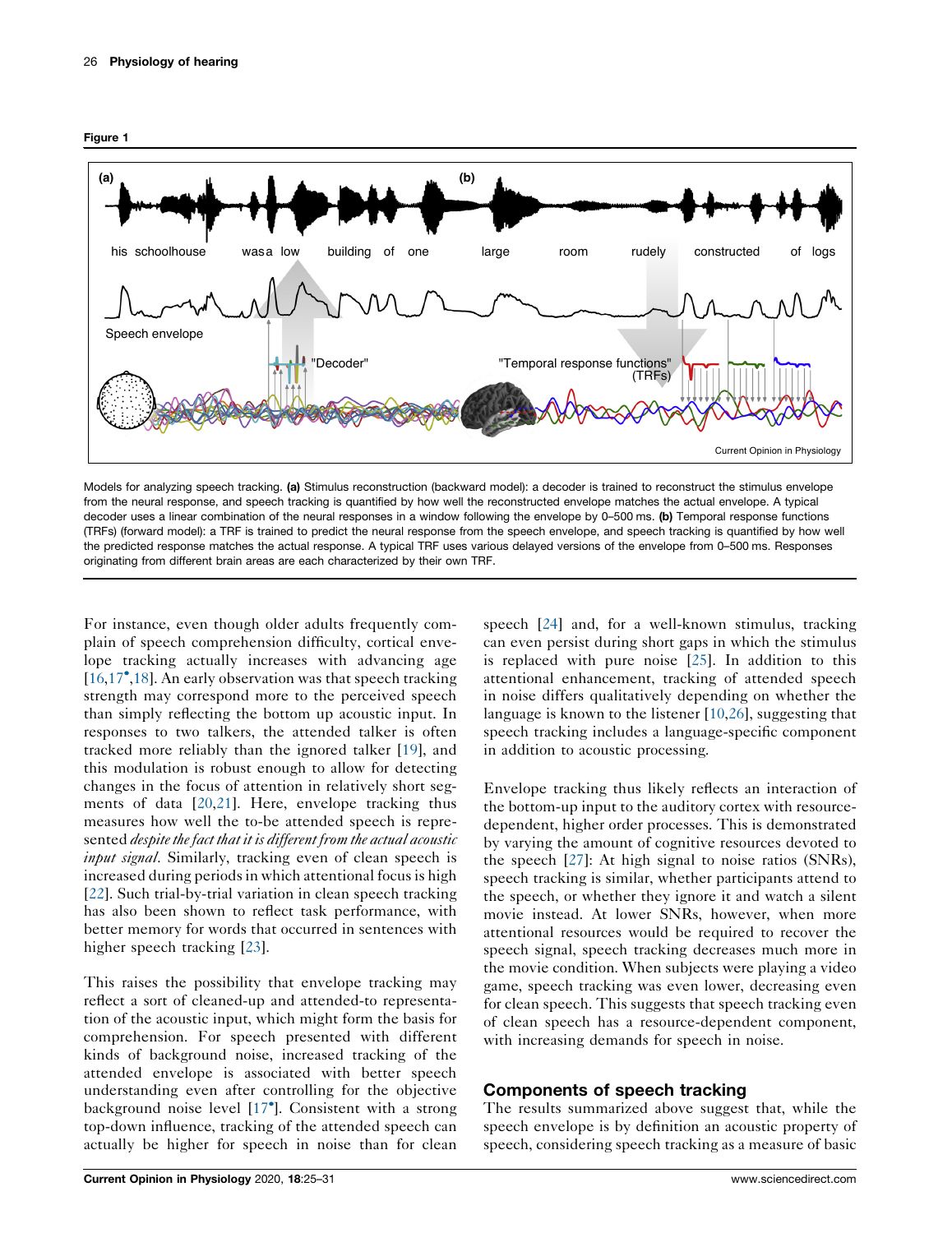acoustic processing is an oversimplification. A better understanding of speech processing requires disentangling representations of different properties of speech. One such dissociation can be achieved by analyzing the temporal relationship between stimuli and responses using TRFs ([Figure](#page-1-0) 1-b). For instance, when listening to two concurrent talkers, early  $(\sim 50 \text{ ms})$  responses reflect the stimulus heard at the periphery, the acoustic mixture of the competing speech signals, whereas later  $(\sim 100 \text{ ms})$ responses are dominated by a segregated version of the attended speaker [[19,28](#page-4-0),[29](#page-4-0)<sup>\*</sup>,[30\]](#page-4-0). These response components might also have a degree of task-dependency. For instance, under some challenging conditions, late representations may even specifically track the speech of the ignored talker [[31\]](#page-4-0). Furthermore, not only is the speech envelope a collection of related acoustic speech features [\[32](#page-4-0)], but it is further modulated as carrier for linguistic units at different time scales from phonemes to phrases (as seen in Figure 2) [[23\]](#page-4-0). Speech tracking thus likely reflects a family of representations at different hierarchical levels. Which of those representations exactly contribute to speech tracking probably differs across different stimuli and tasks. Tellingly, tACS at envelope frequencies selectively modulates neural activity in speech-specific, rather than general auditory brain regions [[33\]](#page-5-0), and brain responses that track the speech envelope are also found in areas outside of auditory cortex proper [\[4](#page-4-0),[34\]](#page-5-0).

#### Auditory processing

For all these reasons, there is increasing interest in further disentangling the specific acoustic and linguistic features that drive the neural response through hypothesis-driven models. While the envelope is a useful summary variable, perhaps unsurprisingly cortical responses can be predicted more accurately when also considering other acoustic features. For example, a spectrogram, corresponding to the envelope of the acoustic signal computed separately for different frequency bands, reliably predicts brain responses better than the envelope alone [[35](#page-5-0) ,[36\]](#page-5-0). A

Figure 2

common variation on speech tracking uses a transformation of the envelope or spectrogram that emphasizes acoustic onsets [[37\]](#page-5-0), consistent with the observation that onsets are particularly important for intelligibility [\[38](#page-5-0),[39\]](#page-5-0). Used by itself, an acoustic onset spectrogram is indeed a better predictor than the envelope-based spectrogram [[40](#page-5-0)], but both envelopes and onsets explain unique variability in the brain responses not explained by the other [\[35](#page-5-0)°[,41](#page-5-0)°]. In addition, an anatomically localized region represents onsets not of local acoustic elements, but of larger acoustic groupings such as sentences and phrases [\[42](#page-5-0) ]. Finally, a further level of complexity might come from non-linearities in responses to simple acoustic features, such as a modulation of the response to the envelope with absolute intensity [[43\]](#page-5-0).

Speech comprehension requires transformations of acoustic representations into speech-specific dimensions. For instance, brain responses are also modulated by the pitch contour of speech, which is an important component of prosody [\[44](#page-5-0),[45\]](#page-5-0). Because speakers differ in their fundamental voice pitch, the same acoustic pitch can have different linguistic implications for different speakers. Pitch thus needs to be normalized relative to the speaker to be interpreted linguistically. ECoG studies have shown such a speaker-dependent shift in response characteristics both in representations of vowels [[46\]](#page-5-0) and prosodic contours [[44\]](#page-5-0).

#### Linguistic processing

Eventually, acoustic representations are transformed into linguistic representations that are abstractions built upon the specific speech signal [\[47\]](#page-5-0). One approach to studying such representations is to predict brain responses from times-series of experimenter-coded linguistic features. A challenge for this approach is that, statistically, linguistic features can be highly correlated with the acoustic features used to convey them. For example, each phoneme is defined as an equivalency class of related acoustic patterns. Consistent with this



Example of speech as a carrier for linguistic units at different time scales from phonemes to phrases. From Ref. [[23](#page-4-0)], used with permission.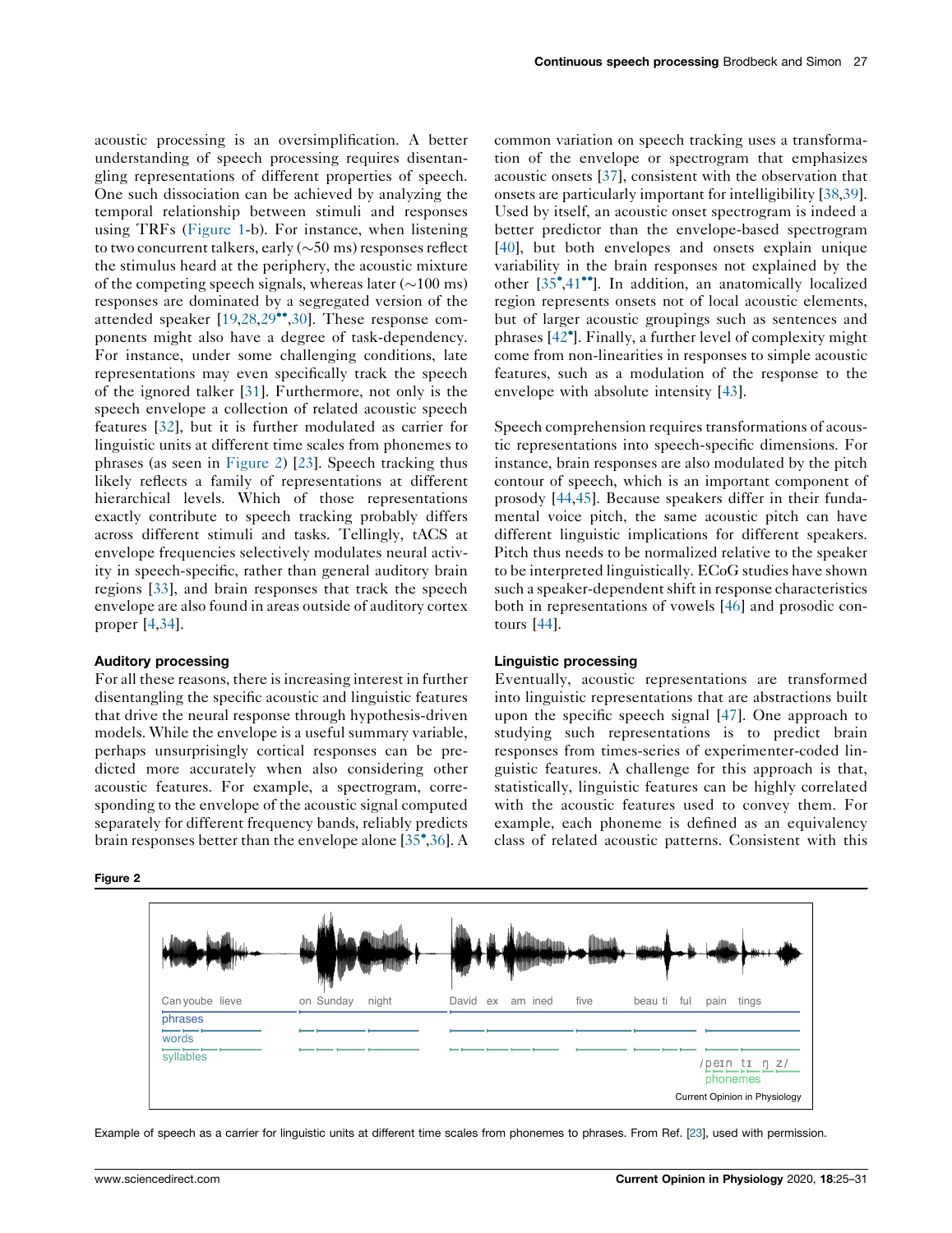close relationship, what might look like brain responses to categorical representations of phonemes, might also be explained as responses to acoustic onsets [35 ]. [Few](#page-5-0) studies of linguistic speech representations to date include a detailed acoustic model to control for acoustic representations; thus, earlier results purporting to demonstrate sensitivity to linguistic features should be interpreted with care. One alternative approach to mitigate this issue is to decouple linguistic features from acoustic features by using fixed-rhythm speech [\[48,49](#page-5-0)], although this often still leaves ambiguity as to the specific linguistic features responsible for a certain response [[50\]](#page-5-0).

The approaches discussed so far are largely based on representations of specific stimulus features. Another approach that has been successful in linking brain activity to linguistic representations is through the predictive coding framework [\[51](#page-5-0)]. EEG studies of language processing have long used the N400, one of the most well-studies event-related components, as an index of how surprising a word is in its linguistic context [\[52](#page-5-0)]. A similar response is found in continuous speech based on word-by-word measures of how surprising each word is in its context  $[53^{\bullet\bullet}, 54, 55]$  $[53^{\bullet\bullet}, 54, 55]$ . Here, an advantage of jointly modeling responses to acoustic and semantic properties is that it makes it possible to assess interactions between the two [[56\]](#page-5-0). Furthermore, while the N400 literature might sometimes imply that there is only a single kind of surprisal, estimates of surprisal associated with different aspects of language may affect different brain areas, suggesting potentially separable underlying mechanisms [[57](#page-5-0)]. This opens up the possibility of distinguishing different neural processes by comparing the predictiveness of surprisal computed from different language models, in particular when taking advantage of more advanced language models developed in linguistics and computer science [\[58,59](#page-5-0)].

## Phoneme processing

The predictive coding framework also applies at the level of phonemes [[60](#page-5-0)]: Phonemes can be described as acoustic patterns, but they are also information carriers. Speech perception can be cast as information transmission, where the information carrying units are phonemes, and the goal is to identify words [\[61](#page-5-0)]. Measures of the informativeness of phonemes thus provide an index of lexical processing of speech, and such measures are predictive of brain responses to continuous speech, even when controlling for a complex model of acoustic processing  $[41^{\bullet\bullet}, 62]$  $[41^{\bullet\bullet}, 62]$ . Furthermore, these measures show a striking dissociation in responses to two concurrent talkers: while *acoustic* features from both talkers are represented neurally to some degree (see Cortical speech tracking above), time-locked lexical processing is strictly associated with the attended talker only  $[41$  $[41$ <sup>\*</sup>].

## Cortical speech tracking as 'entrainment'

Another possible source of modulation for speech tracking comes from the brain's own internal rhythms. Given that speech is rhythmic, speech tracking reflects the brain matching certain external rhythms. These rhythmic responses may be more than just time-locked neural responses to rhythmic features; they may reflect endogenous rhythms that phase shift to match and predict speech rhythms [[8](#page-4-0)[,63](#page-5-0)]. Phase-locked responses and entrainment are often hard to dissociate, since the main predictions of both are synchronization between speech and brain rhythms. A clear signature of entrainment, distinct from phase-locked responses, may require showing a dissociation of the neural rhythms from the speech rhythms. This might come in the form of neural oscillations that out-live the stimulus [[64](#page-5-0)], particularly if localized to the narrow frequency band in which the neural oscillators operate [\[65](#page-5-0)].

## Subcortical speech tracking

Subcortical signals have a much lower amplitude than cortical signals, and are traditionally assessed through averaging thousands of repetitions of identical stimuli [\[66](#page-5-0)]. More recent work found that reverse correlation can also recover the brainstem response from a nonrepetitive stimulus, such as an audiobook, without any repetitions  $[67\degree, 68]$  $[67\degree, 68]$  $[67\degree, 68]$  $[67\degree, 68]$ . Besides making the measurement of brainstem responses more entertaining for participants, the ability to measure subcortical responses with naturalistic stimuli also creates new opportunities to study brain stem responses in more ecological tasks. For example, some research suggests that selective attention to one out of two speakers modifies even brainstem representations of that speaker [\[68–70](#page-5-0)]. Such an effect is plausible given cortico-fugal connections [\[71](#page-6-0)], although it has not yet been replicated by other labs. Generally, this approach makes it possible to investigate cortical and subcortical responses to an ecologically valid stimulus concurrently in the same experiment.

## Final thoughts

While there are many reasons for studying the neural processing of continuous, unrepeated speech, this is complicated by the fact that the acoustic speech signal is correlated in complex ways with the linguistic information it conveys. An advantage of the TRF approach is that it can model responses to acoustic and linguistic features jointly [\[4](#page-4-0)], and thus has some potential to decompose speech tracking into component neural mechanisms related to different aspects of speech processing. In addition, recent advances make it possible to study representations at multiple levels, from subcortical to semantic representations in the same dataset. This opens up new possibilities for studying different processing stages not just in isolation, but also for establishing connections and dependencies between processing at different stages. Understanding such connections might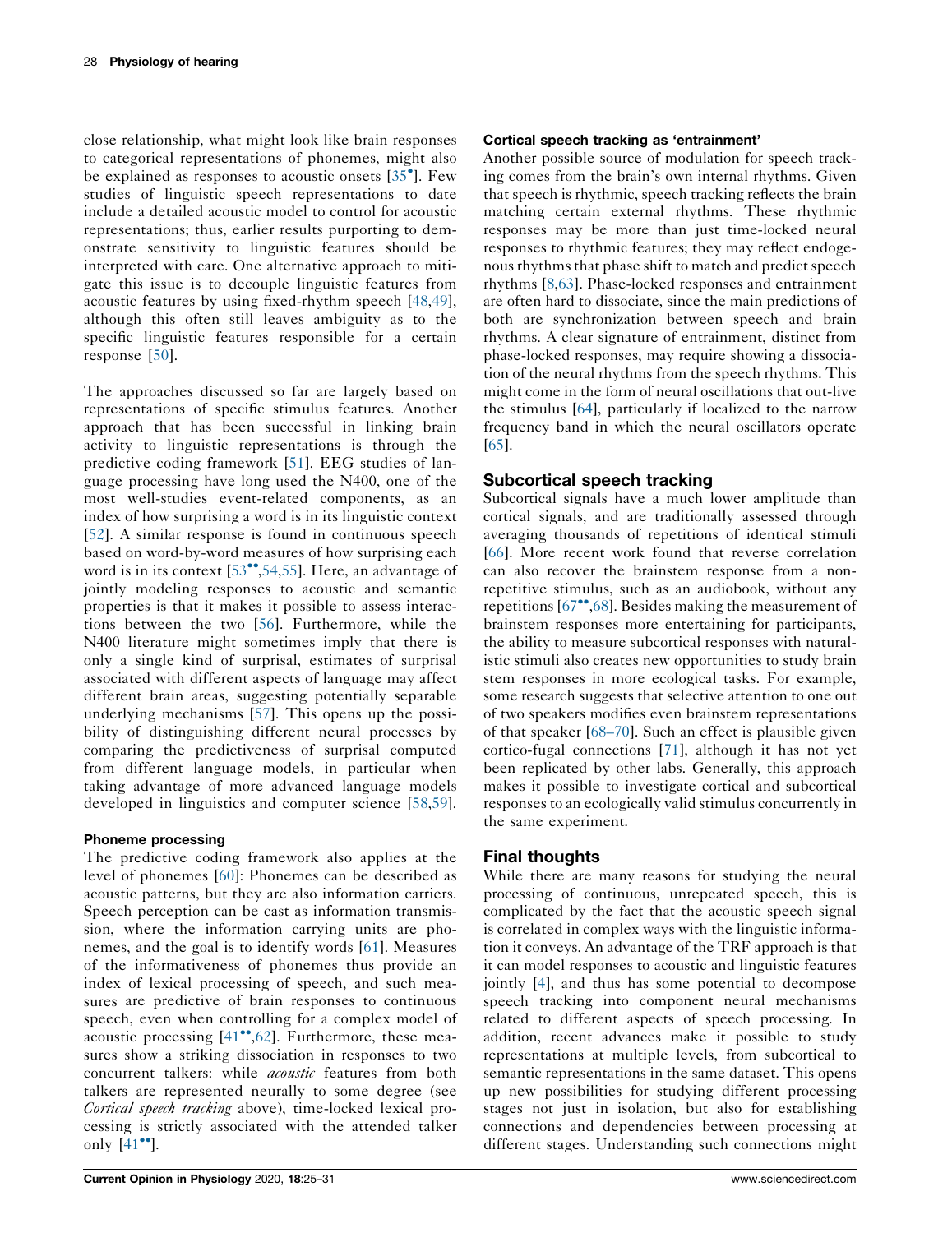<span id="page-4-0"></span>prove essential for clinical applications with a concern for speech comprehension 'in the wild'.

## Conflict of interest statement

Nothing declared.

## Acknowledgements

This work was supported by National Institutes of Health grants R01- DC014085 and P01-AG055365, and National Science Foundation grant SMA-1734892.

#### References and recommended reading

Papers of particular interest, published within the period of review, have been highlighted as:

- of special interest
- •• of outstanding interest
- Lalor EC, Foxe JJ: Neural responses to [uninterrupted](http://refhub.elsevier.com/S2468-8673(20)30076-6/sbref0005) natural speech can be extracted with precise temporal [resolution](http://refhub.elsevier.com/S2468-8673(20)30076-6/sbref0005). Eur J Neurosci 2010, 31[:189-193.](http://refhub.elsevier.com/S2468-8673(20)30076-6/sbref0005)
- 2. David SV, Mesgarani N, Shamma SA: [Estimating](http://refhub.elsevier.com/S2468-8673(20)30076-6/sbref0010) sparse [spectro-temporal](http://refhub.elsevier.com/S2468-8673(20)30076-6/sbref0010) receptive fields with natural stimuli. Netw Comput Neural Syst 2007, 18[:191-212.](http://refhub.elsevier.com/S2468-8673(20)30076-6/sbref0010)
- 3. Ding N, Simon JZ: Neural coding of [continuous](http://refhub.elsevier.com/S2468-8673(20)30076-6/sbref0015) speech in auditory cortex during [monaural](http://refhub.elsevier.com/S2468-8673(20)30076-6/sbref0015) and dichotic listening. J [Neurophysiol](http://refhub.elsevier.com/S2468-8673(20)30076-6/sbref0015) 2012, 107:78-89.
- Brodbeck C, Presacco A, Simon JZ: Neural source [dynamics](http://refhub.elsevier.com/S2468-8673(20)30076-6/sbref0020) of brain responses to [continuous](http://refhub.elsevier.com/S2468-8673(20)30076-6/sbref0020) stimuli: speech processing from acoustics to [comprehension](http://refhub.elsevier.com/S2468-8673(20)30076-6/sbref0020). NeuroImage 2018, 172:162-[174.](http://refhub.elsevier.com/S2468-8673(20)30076-6/sbref0020)
- 5. Das P, Brodbeck C, Simon JZ, Babadi B: [Neuro-current](http://refhub.elsevier.com/S2468-8673(20)30076-6/sbref0025) response [functions:](http://refhub.elsevier.com/S2468-8673(20)30076-6/sbref0025) a unified approach to MEG source analysis under the continuous stimuli paradigm. [NeuroImage](http://refhub.elsevier.com/S2468-8673(20)30076-6/sbref0025) 2020, 211[:116528.](http://refhub.elsevier.com/S2468-8673(20)30076-6/sbref0025)
- 6. Luo H, Poeppel D: Phase patterns of neuronal [responses](http://refhub.elsevier.com/S2468-8673(20)30076-6/sbref0030) reliably [discriminate](http://refhub.elsevier.com/S2468-8673(20)30076-6/sbref0030) speech in human auditory cortex. Neuron 2007, 54[:1001-1010.](http://refhub.elsevier.com/S2468-8673(20)30076-6/sbref0030)
- 7. Viswanathan V, Bharadwaj HM, [Shinn-Cunningham](http://refhub.elsevier.com/S2468-8673(20)30076-6/sbref0035) BG: [Electroencephalographic](http://refhub.elsevier.com/S2468-8673(20)30076-6/sbref0035) signatures of the neural [representation](http://refhub.elsevier.com/S2468-8673(20)30076-6/sbref0035) of speech during selective attention. eNeuro 2019, 6 [ENEURO.0057-19.2019.](http://refhub.elsevier.com/S2468-8673(20)30076-6/sbref0035)
- 8. Obleser J, Kayser C: Neural [entrainment](http://refhub.elsevier.com/S2468-8673(20)30076-6/sbref0040) and attentional [selection](http://refhub.elsevier.com/S2468-8673(20)30076-6/sbref0040) in the listening brain. Trends Cogn Sci 2019, 23:913-[926.](http://refhub.elsevier.com/S2468-8673(20)30076-6/sbref0040)
- 9. [Vanthornhout](http://refhub.elsevier.com/S2468-8673(20)30076-6/sbref0045) J, Decruy L, Wouters J, Simon JZ, Francart T: Speech intelligibility predicted from neural [entrainment](http://refhub.elsevier.com/S2468-8673(20)30076-6/sbref0045) of the speech envelope. J Assoc Res [Otolaryngol](http://refhub.elsevier.com/S2468-8673(20)30076-6/sbref0045) 2018, 19:181-191.
- 10. Etard O, [Reichenbach](http://refhub.elsevier.com/S2468-8673(20)30076-6/sbref0050) T: Neural speech tracking in the theta and in the delta frequency band [differentially](http://refhub.elsevier.com/S2468-8673(20)30076-6/sbref0050) encode clarity and [comprehension](http://refhub.elsevier.com/S2468-8673(20)30076-6/sbref0050) of speech in noise. J Neurosci 2019, 39:5750- [5759.](http://refhub.elsevier.com/S2468-8673(20)30076-6/sbref0050)
- 11. Shannon RV, Zeng F-G, Kamath V, [Wygonski](http://refhub.elsevier.com/S2468-8673(20)30076-6/sbref0055) J, Ekelid M: Speech [recognition](http://refhub.elsevier.com/S2468-8673(20)30076-6/sbref0055) with primarily temporal cues. Science 1995, 270[:303-304.](http://refhub.elsevier.com/S2468-8673(20)30076-6/sbref0055)
- 12. [Verschueren](http://refhub.elsevier.com/S2468-8673(20)30076-6/sbref0060) E, Somers B, Francart T: Neural envelope tracking as a measure of speech [understanding](http://refhub.elsevier.com/S2468-8673(20)30076-6/sbref0060) in cochlear implant users. Hear Res 2019, 373[:23-31.](http://refhub.elsevier.com/S2468-8673(20)30076-6/sbref0060)
- 13. Riecke L, Formisano E, Sorger B, Başkent D, Gaudrain E: Neural **entrainment to speech modulates speech intelligibility**. *Curr*<br>*Biol* 2017, **28**:161-169 [http://dx.doi.org/10.1016/j.](http://dx.doi.org/10.1016/j.cub.2017.11.033) [cub.2017.11.033](http://dx.doi.org/10.1016/j.cub.2017.11.033).
- 14. Wilsch A, Neuling T, Obleser J, Herrmann CS: [Transcranial](http://refhub.elsevier.com/S2468-8673(20)30076-6/sbref0070) alternating current [stimulation](http://refhub.elsevier.com/S2468-8673(20)30076-6/sbref0070) with speech envelopes modulates speech [comprehension](http://refhub.elsevier.com/S2468-8673(20)30076-6/sbref0070). NeuroImage 2018, 172:766- [774.](http://refhub.elsevier.com/S2468-8673(20)30076-6/sbref0070)
- 15. Keshavarzi M, Kegler M, Kadir S, [Reichenbach](http://refhub.elsevier.com/S2468-8673(20)30076-6/sbref0075) T: Transcranial alternating current [stimulation](http://refhub.elsevier.com/S2468-8673(20)30076-6/sbref0075) in the theta band but not in the delta band modulates the [comprehension](http://refhub.elsevier.com/S2468-8673(20)30076-6/sbref0075) of naturalistic speech in noise. [NeuroImage](http://refhub.elsevier.com/S2468-8673(20)30076-6/sbref0075) 2020, 210:116557.
- 16. Presacco A, Simon JZ, Anderson S: Evidence of [degraded](http://refhub.elsevier.com/S2468-8673(20)30076-6/sbref0080) [representation](http://refhub.elsevier.com/S2468-8673(20)30076-6/sbref0080) of speech in noise, in the aging midbrain and cortex. J [Neurophysiol](http://refhub.elsevier.com/S2468-8673(20)30076-6/sbref0080) 2016, 116:2346-2355.
- 17. Decruy L, [Vanthornhout](http://refhub.elsevier.com/S2468-8673(20)30076-6/sbref0085) J, Francart T: Evidence for enhanced  $\cdot$ neural tracking of the speech envelope underlying [age-related](http://refhub.elsevier.com/S2468-8673(20)30076-6/sbref0085) [speech-in-noise](http://refhub.elsevier.com/S2468-8673(20)30076-6/sbref0085) difficulties. J Neurophysiol 2019, 122:601-615

In this EEG study, the authors characterize the relationship between cortical speech tracking and speech intelligibility, with a particular focus on the effect of healthy auditory aging on the speech tracking measure (speech envelope reconstruction).

- 18. [Brodbeck](http://refhub.elsevier.com/S2468-8673(20)30076-6/sbref0090) C, Presacco A, Anderson S, Simon JZ: Over[representation](http://refhub.elsevier.com/S2468-8673(20)30076-6/sbref0090) of speech in older adults originates from early [response](http://refhub.elsevier.com/S2468-8673(20)30076-6/sbref0090) in higher order auditory cortex. Acta Acust United Acust 2018, 104[:774-777.](http://refhub.elsevier.com/S2468-8673(20)30076-6/sbref0090)
- 19. Ding N, Simon JZ: [Emergence](http://refhub.elsevier.com/S2468-8673(20)30076-6/sbref0095) of neural encoding of auditory objects while listening to [competing](http://refhub.elsevier.com/S2468-8673(20)30076-6/sbref0095) speakers. Proc Natl Acad Sci USA 2012, 109[:11854-11859.](http://refhub.elsevier.com/S2468-8673(20)30076-6/sbref0095)
- 20. Miran S, Akram S, [Sheikhattar](http://refhub.elsevier.com/S2468-8673(20)30076-6/sbref0100) A, Simon JZ, Zhang T, Babadi B: [Real-time](http://refhub.elsevier.com/S2468-8673(20)30076-6/sbref0100) tracking of selective auditory attention from M/EEG: a Bayesian filtering [approach](http://refhub.elsevier.com/S2468-8673(20)30076-6/sbref0100). Front Neurosci 2018, 12.
- 21. O'Sullivan JA, Power AJ, [Mesgarani](http://refhub.elsevier.com/S2468-8673(20)30076-6/sbref0105) N, Rajaram S, Foxe JJ, Shinn-[Cunningham](http://refhub.elsevier.com/S2468-8673(20)30076-6/sbref0105) BG, Slaney M, Shamma SA, Lalor EC: Attentional selection in a cocktail party [environment](http://refhub.elsevier.com/S2468-8673(20)30076-6/sbref0105) can be decoded from single-trial EEG. Cereb Cortex 2015, 25[:1697-1706.](http://refhub.elsevier.com/S2468-8673(20)30076-6/sbref0105)
- 22. [Lesenfants](http://refhub.elsevier.com/S2468-8673(20)30076-6/sbref0110) D, Francart T: The interplay of top-down focal [attention](http://refhub.elsevier.com/S2468-8673(20)30076-6/sbref0110) and the cortical tracking of speech. Sci Rep 2020, 10[:6922.](http://refhub.elsevier.com/S2468-8673(20)30076-6/sbref0110)
- 23. Keitel A, Gross J, Kayser C: [Perceptually](http://refhub.elsevier.com/S2468-8673(20)30076-6/sbref0115) relevant speech tracking in [auditory](http://refhub.elsevier.com/S2468-8673(20)30076-6/sbref0115) and motor cortex reflects distinct linguistic features. PLoS Biol 2018, 16[:e2004473.](http://refhub.elsevier.com/S2468-8673(20)30076-6/sbref0115)
- 24. Lesenfants D, [Vanthornhout](http://refhub.elsevier.com/S2468-8673(20)30076-6/sbref0120) J, Verschueren E, Decruy L, Francart T: Predicting individual speech [intelligibility](http://refhub.elsevier.com/S2468-8673(20)30076-6/sbref0120) from the cortical tracking of acoustic- and [phonetic-level](http://refhub.elsevier.com/S2468-8673(20)30076-6/sbref0120) speech [representations](http://refhub.elsevier.com/S2468-8673(20)30076-6/sbref0120). Hear Res 2019, 380:1-9.
- 25. Cervantes Constantino F, Simon JZ: [Restoration](http://refhub.elsevier.com/S2468-8673(20)30076-6/sbref0125) and efficiency of the neural processing of [continuous](http://refhub.elsevier.com/S2468-8673(20)30076-6/sbref0125) speech are promoted by prior [knowledge](http://refhub.elsevier.com/S2468-8673(20)30076-6/sbref0125). Front Syst Neurosci 2018, 12:56
- 26. Zou J, Feng J, Xu T, Jin P, Luo C, [Zhang](http://refhub.elsevier.com/S2468-8673(20)30076-6/sbref0130) J, Pan X, Chen F, Zheng J, Ding N: Auditory and language [contributions](http://refhub.elsevier.com/S2468-8673(20)30076-6/sbref0130) to neural encoding of speech features in noisy [environments](http://refhub.elsevier.com/S2468-8673(20)30076-6/sbref0130). [NeuroImage](http://refhub.elsevier.com/S2468-8673(20)30076-6/sbref0130) 2019, 192:66-75.
- 27. [Vanthornhout](http://refhub.elsevier.com/S2468-8673(20)30076-6/sbref0135) J, Decruy L, Francart T: Effect of task and attention on neural tracking of speech. Front [Neurosci](http://refhub.elsevier.com/S2468-8673(20)30076-6/sbref0135) 2019, 13:977.
- 28. Puvvada KC, Simon JZ: Cortical [representations](http://refhub.elsevier.com/S2468-8673(20)30076-6/sbref0140) of speech in a multitalker auditory scene. J Neurosci 2017, 37[:9189-9196.](http://refhub.elsevier.com/S2468-8673(20)30076-6/sbref0140)
- 29.  $\ddot{\phantom{0}}$ O'Sullivan J, Herrero J, Smith E, Schevon C, McKhann GM,<br>Sheth SA, Mehta AD, Mesgarani N: **Hierarchical encoding of** attended auditory objects in multi-talker speech perception. Neuron 2019, 104:1195-1209 [http://dx.doi.org/10.1016/j.](http://dx.doi.org/10.1016/j.neuron.2019.09.007) [neuron.2019.09.007](http://dx.doi.org/10.1016/j.neuron.2019.09.007)

An ECoG analysis of responses to continuous speech using a pair of competing talkers. The authors find that primary auditory cortex represents the individual talkers regardless of the subject's focus of attention, but nonprimary auditory cortex dominantly represents the attended talker.

- 30. Paul BT, Uzelac M, Chan E, [Dimitrijevic](http://refhub.elsevier.com/S2468-8673(20)30076-6/sbref0150) A: Poor early cortical [differentiation](http://refhub.elsevier.com/S2468-8673(20)30076-6/sbref0150) of speech predicts perceptual difficulties of severely [hearing-impaired](http://refhub.elsevier.com/S2468-8673(20)30076-6/sbref0150) listeners in multi-talker [environments](http://refhub.elsevier.com/S2468-8673(20)30076-6/sbref0150). Sci Rep 2020, 10:6141.
- 31. Fiedler L. Wöstmann M. Herbst SK, [Obleser](http://refhub.elsevier.com/S2468-8673(20)30076-6/sbref0155) J: Late cortical tracking of ignored speech facilitates neural [selectivity](http://refhub.elsevier.com/S2468-8673(20)30076-6/sbref0155) in [acoustically](http://refhub.elsevier.com/S2468-8673(20)30076-6/sbref0155) challenging conditions. NeuroImage 2019, 186[:33-42.](http://refhub.elsevier.com/S2468-8673(20)30076-6/sbref0155)
- 32. Ding N, Simon JZ: Cortical [entrainment](http://refhub.elsevier.com/S2468-8673(20)30076-6/sbref0160) to continuous speech: functional roles and [interpretations](http://refhub.elsevier.com/S2468-8673(20)30076-6/sbref0160). Front Hum [Neurosci](http://refhub.elsevier.com/S2468-8673(20)30076-6/sbref0160) 2014, 8.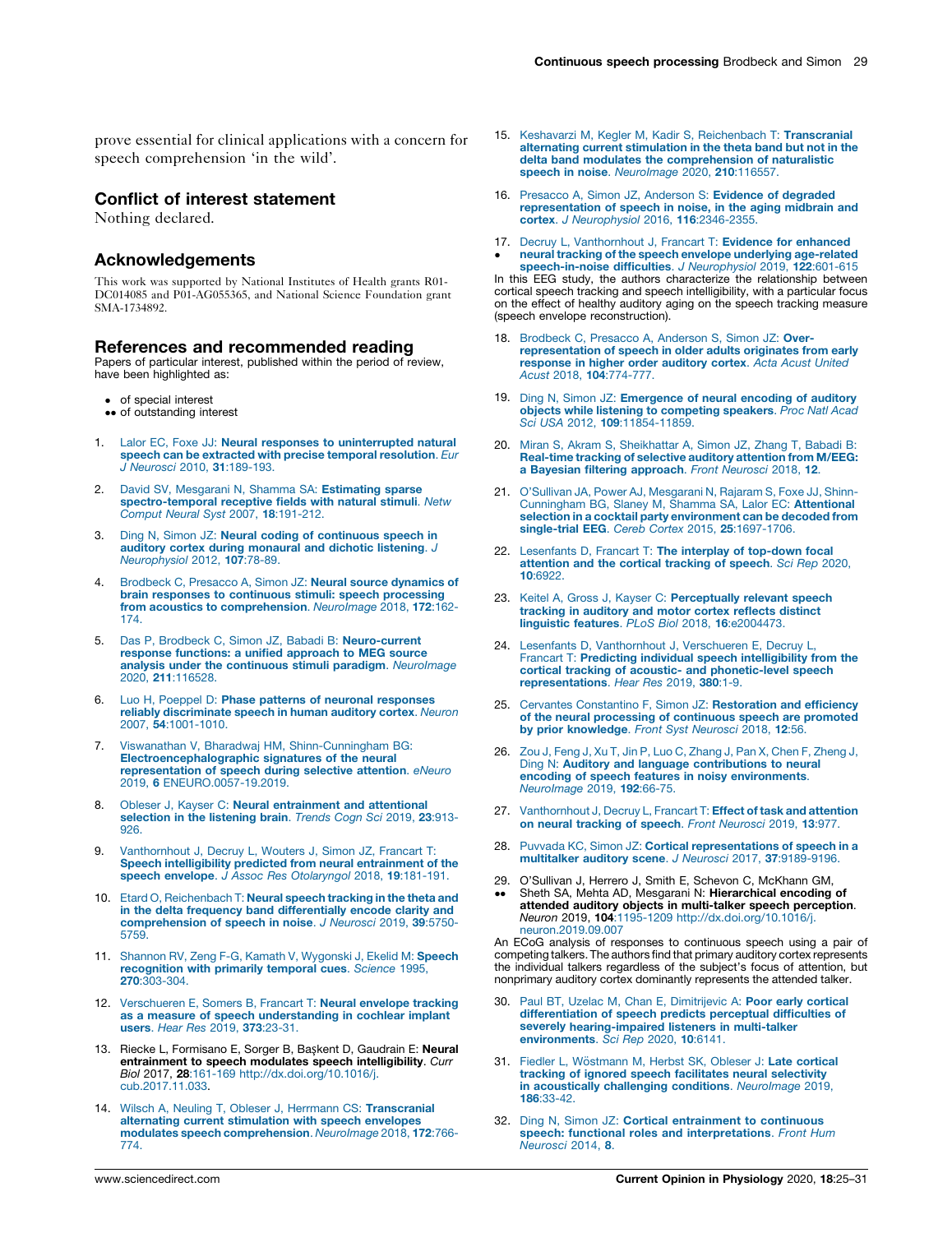- <span id="page-5-0"></span>33. Zoefel B, [Archer-Boyd](http://refhub.elsevier.com/S2468-8673(20)30076-6/sbref0165) A, Davis MH: Phase entrainment of brain [oscillations](http://refhub.elsevier.com/S2468-8673(20)30076-6/sbref0165) causally modulates neural responses to [intelligible](http://refhub.elsevier.com/S2468-8673(20)30076-6/sbref0165) speech. Curr Biol 2018, 28:401-408.
- 34. Zion [Golumbic](http://refhub.elsevier.com/S2468-8673(20)30076-6/sbref0170) EM, Ding N, Bickel S, Lakatos P, Schevon CA, McKhann GM, [Goodman](http://refhub.elsevier.com/S2468-8673(20)30076-6/sbref0170) RR, Emerson R, Mehta AD, Simon JZ et al.: [Mechanisms](http://refhub.elsevier.com/S2468-8673(20)30076-6/sbref0170) underlying selective neuronal tracking of [attended](http://refhub.elsevier.com/S2468-8673(20)30076-6/sbref0170) speech at a "cocktail party". Neuron 2013, 77:980- [991.](http://refhub.elsevier.com/S2468-8673(20)30076-6/sbref0170)
- 35. Daube C, Ince RAA, Gross J: Simple [acoustic](http://refhub.elsevier.com/S2468-8673(20)30076-6/sbref0175) features can  $\bullet$ explain [phoneme-based](http://refhub.elsevier.com/S2468-8673(20)30076-6/sbref0175) predictions of cortical responses to<br>speech. *Curr Biol 2*019, **29**[:1924-1937.e9](http://refhub.elsevier.com/S2468-8673(20)30076-6/sbref0175)

A careful analysis of MEG responses to continuous speech, which shows that neural responses previously attributed to a categorical representations of phonemes can also be explained as responses to non-linguistic, acoustic features.

- 36. Di Liberto GM, O'Sullivan JA, Lalor EC: [Low-frequency](http://refhub.elsevier.com/S2468-8673(20)30076-6/sbref0180) cortical entrainment to speech reflects [phoneme-level](http://refhub.elsevier.com/S2468-8673(20)30076-6/sbref0180) processing. Curr Biol 2015, 25[:2457-2465.](http://refhub.elsevier.com/S2468-8673(20)30076-6/sbref0180)
- 37. Fiedler L, Wöstmann M, Graversen C, [Brandmeyer](http://refhub.elsevier.com/S2468-8673(20)30076-6/sbref0185) A, Lunner T, Obleser J: [Single-channel](http://refhub.elsevier.com/S2468-8673(20)30076-6/sbref0185) in-ear-EEG detects the focus of auditory attention to [concurrent](http://refhub.elsevier.com/S2468-8673(20)30076-6/sbref0185) tone streams and mixed speech. *J Neural Eng* 2017, **14**[:036020.](http://refhub.elsevier.com/S2468-8673(20)30076-6/sbref0185)
- 38. Koning R, Wouters J: The potential of onset [enhancement](http://refhub.elsevier.com/S2468-8673(20)30076-6/sbref0190) for in<mark>creased speech [intelligibility](http://refhub.elsevier.com/S2468-8673(20)30076-6/sbref0190) in auditory prostheses</mark>. J<br>Acoust Soc Am 2012, **132**[:2569-2581.](http://refhub.elsevier.com/S2468-8673(20)30076-6/sbref0190)
- 39. Stilp CE, Kluender KR: [Cochlea-scaled](http://refhub.elsevier.com/S2468-8673(20)30076-6/sbref0195) entropy, not [consonants,](http://refhub.elsevier.com/S2468-8673(20)30076-6/sbref0195) vowels, or time, best predicts speech intelligibility. PNAS 2010, 107[:12387-12392.](http://refhub.elsevier.com/S2468-8673(20)30076-6/sbref0195)
- 40. Oganian Y, Chang EF: A speech envelope [landmark](http://refhub.elsevier.com/S2468-8673(20)30076-6/sbref0200) for syllable [encoding](http://refhub.elsevier.com/S2468-8673(20)30076-6/sbref0200) in human superior temporal gyrus. Sci Adv 2019, 5: [eaay6279.](http://refhub.elsevier.com/S2468-8673(20)30076-6/sbref0200)
- 41. Brodbeck C, Hong LE, Simon JZ: Rapid [transformation](http://refhub.elsevier.com/S2468-8673(20)30076-6/sbref0205) from  $\ddot{\phantom{0}}$ auditory to linguistic [representations](http://refhub.elsevier.com/S2468-8673(20)30076-6/sbref0205) of continuous speech. Curr Biol 2018, 28[:3976-3983.e5](http://refhub.elsevier.com/S2468-8673(20)30076-6/sbref0205)

An MEG analysis of responses to continuous speech, showing responses related to lexical processing based on the information transmission framework; in the presence of two speakers, such lexical responses are found for attended but not for unattended speech.

42. [Hamilton](http://refhub.elsevier.com/S2468-8673(20)30076-6/sbref0210) LS, Edwards E, Chang EF: A spatial map of onset and  $\bullet$ sustained [responses](http://refhub.elsevier.com/S2468-8673(20)30076-6/sbref0210) to speech in the human superior<br>temporal gyrus. *Curr Biol* 2018, **28**[:1860-1871.e4](http://refhub.elsevier.com/S2468-8673(20)30076-6/sbref0210)

Data-driven investigation of ECoG responses to sentences that reveals a posterior superior temporal site with a sharp response at the onset of sentences and phrases, and relatively decreased responses during the rest of the stimuli. Interpreted as possibly providing a temporal reference frame for structuring speech input.

- 43. Drennan DP, Lalor EC: Cortical tracking of [complex](http://refhub.elsevier.com/S2468-8673(20)30076-6/sbref0215) sound [envelopes:](http://refhub.elsevier.com/S2468-8673(20)30076-6/sbref0215) modeling the changes in response with intensity. eNeuro 2019, 6 [ENEURO.0082-19.2019.](http://refhub.elsevier.com/S2468-8673(20)30076-6/sbref0215)
- 44. Tang C, Hamilton LS, Chang EF: [Intonational](http://refhub.elsevier.com/S2468-8673(20)30076-6/sbref0220) speech prosody [encoding](http://refhub.elsevier.com/S2468-8673(20)30076-6/sbref0220) in the human auditory cortex. Science 2017, 357:797- [801.](http://refhub.elsevier.com/S2468-8673(20)30076-6/sbref0220)
- 45. Teoh ES, Cappelloni MS, Lalor EC: Prosodic pitch [processing](http://refhub.elsevier.com/S2468-8673(20)30076-6/sbref0225) is [represented](http://refhub.elsevier.com/S2468-8673(20)30076-6/sbref0225) in delta-band EEG and is dissociable from the cortical tracking of other acoustic and [phonetic](http://refhub.elsevier.com/S2468-8673(20)30076-6/sbref0225) features. Eur J Neurosci 2019, 50[:3831-3842.](http://refhub.elsevier.com/S2468-8673(20)30076-6/sbref0225)
- 46. Sjerps MJ, Fox NP, Johnson K, Chang EF: [Speaker-normalized](http://refhub.elsevier.com/S2468-8673(20)30076-6/sbref0230) sound [representations](http://refhub.elsevier.com/S2468-8673(20)30076-6/sbref0230) in the human auditory cortex. Nat [Commun](http://refhub.elsevier.com/S2468-8673(20)30076-6/sbref0230) 2019, 10:2465.
- 47. Wilson SM, Bautista A, McCarron A: [Convergence](http://refhub.elsevier.com/S2468-8673(20)30076-6/sbref0235) of spoken and written language [processing](http://refhub.elsevier.com/S2468-8673(20)30076-6/sbref0235) in the superior temporal sulcus. [NeuroImage](http://refhub.elsevier.com/S2468-8673(20)30076-6/sbref0235) 2018, 171:62-74.
- 48. Ding N, Melloni L, Zhang H, Tian X, Poeppel D: Cortical tracking<br>of hierarchical linguistic structures in connected speech. Nat Neurosci 2016, 19:158-164 <http://dx.doi.org/10.1038/nn.4186>.
- 49. Ding N, Pan X, Luo C, Su N, Zhang W, Zhang J: [Attention](http://refhub.elsevier.com/S2468-8673(20)30076-6/sbref0245) is required for [knowledge-based](http://refhub.elsevier.com/S2468-8673(20)30076-6/sbref0245) sequential grouping: insights from the [integration](http://refhub.elsevier.com/S2468-8673(20)30076-6/sbref0245) of syllables into words. J Neurosci 2018, 38[:1178-1188.](http://refhub.elsevier.com/S2468-8673(20)30076-6/sbref0245)
- 50. Frank SL, Yang J: Lexical [representation](http://refhub.elsevier.com/S2468-8673(20)30076-6/sbref0250) explains cortical entrainment during speech [comprehension](http://refhub.elsevier.com/S2468-8673(20)30076-6/sbref0250). PLoS One 2018, 13[:e0197304.](http://refhub.elsevier.com/S2468-8673(20)30076-6/sbref0250)
- 51. Clark A: Whatever next? [Predictive](http://refhub.elsevier.com/S2468-8673(20)30076-6/sbref0255) brains, situated agents, and the future of [cognitive](http://refhub.elsevier.com/S2468-8673(20)30076-6/sbref0255) science. Behav Brain Sci 2013, 36:181- [204.](http://refhub.elsevier.com/S2468-8673(20)30076-6/sbref0255)
- 52. Kutas M, [Federmeier](http://refhub.elsevier.com/S2468-8673(20)30076-6/sbref0260) KD: Thirty years and counting: finding meaning in the N400 component of the [event-related](http://refhub.elsevier.com/S2468-8673(20)30076-6/sbref0260) brain<br>potential (ERP). Ann Rev Psychol 2011, 62[:621-647.](http://refhub.elsevier.com/S2468-8673(20)30076-6/sbref0260)
- 53. Broderick MP, [Anderson](http://refhub.elsevier.com/S2468-8673(20)30076-6/sbref0265) AJ, Liberto GMD, Crosse MJ, Lalor EC:  $\ddot{\phantom{0}}$ [Electrophysiological](http://refhub.elsevier.com/S2468-8673(20)30076-6/sbref0265) correlates of semantic dissimilarity reflect the [comprehension](http://refhub.elsevier.com/S2468-8673(20)30076-6/sbref0265) of natural, narrative speech. Curr Biol 2018, 28[:803-809.e3](http://refhub.elsevier.com/S2468-8673(20)30076-6/sbref0265)

An EEG analysis of responses to continuous speech, showing an N400 like response associated with how well each word matches its semantic context, but only for attended speech and not for unattended speech.

- 54. Weissbart H, Kandylaki KD, [Reichenbach](http://refhub.elsevier.com/S2468-8673(20)30076-6/sbref0270) T: Cortical tracking of surprisal during continuous speech [comprehension](http://refhub.elsevier.com/S2468-8673(20)30076-6/sbref0270). J Cogn Neurosci 2020, 32[:155-166.](http://refhub.elsevier.com/S2468-8673(20)30076-6/sbref0270)
- 55. Koskinen M, Kurimo M, Gross J, Hyvärinen A, Hari R: Brain activity reflects the [predictability](http://refhub.elsevier.com/S2468-8673(20)30076-6/sbref0275) of word sequences in listened continuous speech. [NeuroImage](http://refhub.elsevier.com/S2468-8673(20)30076-6/sbref0275) 2020, 219:116936.
- 56. Broderick MP, Anderson AJ, Lalor EC: [Semantic](http://refhub.elsevier.com/S2468-8673(20)30076-6/sbref0280) context [enhances](http://refhub.elsevier.com/S2468-8673(20)30076-6/sbref0280) the early auditory encoding of natural speech. J<br>Neurosci 2019, 39[:7564-7575.](http://refhub.elsevier.com/S2468-8673(20)30076-6/sbref0280)
- 57. Frank SL, Willems RM: Word [predictability](http://refhub.elsevier.com/S2468-8673(20)30076-6/sbref0285) and semantic [similarity](http://refhub.elsevier.com/S2468-8673(20)30076-6/sbref0285) show distinct patterns of brain activity during language [comprehension](http://refhub.elsevier.com/S2468-8673(20)30076-6/sbref0285). Lang Cogn Neurosci 2017, 32:1192- [1203.](http://refhub.elsevier.com/S2468-8673(20)30076-6/sbref0285)
- 58. Brennan JR, Hale JT: [Hierarchical](http://refhub.elsevier.com/S2468-8673(20)30076-6/sbref0290) structure guides rapid linguistic [predictions](http://refhub.elsevier.com/S2468-8673(20)30076-6/sbref0290) during naturalistic listening. PLoS One 2019, 14[:e0207741.](http://refhub.elsevier.com/S2468-8673(20)30076-6/sbref0290)
- 59. Brennan JR, Dyer C, Kuncoro A, Hale JT: Localizing syntactic predictions using recurrent neural network grammars. Neuropsychologia 2020, 146:107479 [http://dx.doi.org/10.1016/j.](http://dx.doi.org/10.1016/j.neuropsychologia.2020.107479) [neuropsychologia.2020.107479](http://dx.doi.org/10.1016/j.neuropsychologia.2020.107479).
- 60. [Gagnepain](http://refhub.elsevier.com/S2468-8673(20)30076-6/sbref0300) P, Henson RN, Davis MH: Temporal predictive codes for spoken words in auditory cortex. Curr Biol 2012, 22[:615-621.](http://refhub.elsevier.com/S2468-8673(20)30076-6/sbref0300)
- 61. Shannon CE: A mathematical theory of [communication](http://refhub.elsevier.com/S2468-8673(20)30076-6/sbref0305). Bell Syst Tech J 1948, 27[:379-423](http://refhub.elsevier.com/S2468-8673(20)30076-6/sbref0305) 623-656.
- 62. Donhauser PW, Baillet S: Two distinct neural [timescales](http://refhub.elsevier.com/S2468-8673(20)30076-6/sbref0310) for predictive speech processing. Neuron 2020, 105[:385-393.e9.](http://refhub.elsevier.com/S2468-8673(20)30076-6/sbref0310)
- 63. Meyer L, Sun Y, Martin AE: Synchronous, but not entrained: exogenous and endogenous cortical rhythms of speech and **language processing**. *Lang Cogn Neurosci* 2019:1-11 [http://dx.](http://dx.doi.org/10.1080/23273798.2019.1693050)<br>[doi.org/10.1080/23273798.2019.1693050.](http://dx.doi.org/10.1080/23273798.2019.1693050)
- 64. Kösem A, Bosker HR, [Takashima](http://refhub.elsevier.com/S2468-8673(20)30076-6/sbref0320) A, Meyer A, Jensen O, Hagoort P: Neural [entrainment](http://refhub.elsevier.com/S2468-8673(20)30076-6/sbref0320) determines the words we hear. Curr Biol 2018, 28[:2867-2875.e3.](http://refhub.elsevier.com/S2468-8673(20)30076-6/sbref0320)
- 65. Haegens S: Entrainment revisited: a commentary on Meyer, **Sun, and Martin**. *Lang Cogn Neurosci* 2020, **2020** [http://dx.doi.](http://dx.doi.org/10.1080/23273798.2020.1758335)<br>[org/10.1080/23273798.2020.1758335](http://dx.doi.org/10.1080/23273798.2020.1758335).
- 66. Coffey EBJ, Nicol T, White-Schwoch T, [Chandrasekaran](http://refhub.elsevier.com/S2468-8673(20)30076-6/sbref0330) B, Krizman J, Skoe E, Zatorre RJ, Kraus N: **Evolving [perspectives](http://refhub.elsevier.com/S2468-8673(20)30076-6/sbref0330)**<br>**on the sources of the [frequency-following](http://refhub.elsevier.com/S2468-8673(20)30076-6/sbref0330) response**. Nat [Commun](http://refhub.elsevier.com/S2468-8673(20)30076-6/sbref0330) 2019, 10:5036.
- 67. Maddox RK, Lee AKC: Auditory brainstem [responses](http://refhub.elsevier.com/S2468-8673(20)30076-6/sbref0335) to  $\bullet\bullet$ [continuous](http://refhub.elsevier.com/S2468-8673(20)30076-6/sbref0335) natural speech in human listeners. eNeuro 2018, 5

[ENEURO.0441-17.2018](http://refhub.elsevier.com/S2468-8673(20)30076-6/sbref0335) The authors adapt the Temporal Response Function framework from auditory cortex to EEG auditory brainstem responses to continuous speech. They show that the TRF can be interpreted analogously to a click-evoked response, while the approach allows simultaneous investigation of cortical activity to continuous speech.

68. Forte AE, Etard O, [Reichenbach](http://refhub.elsevier.com/S2468-8673(20)30076-6/sbref0340) T: The human auditory brainstem response to running speech reveals a [subcortical](http://refhub.elsevier.com/S2468-8673(20)30076-6/sbref0340) [mechanism](http://refhub.elsevier.com/S2468-8673(20)30076-6/sbref0340) for selective attention. eLife Sci 2017, 6:e27203.